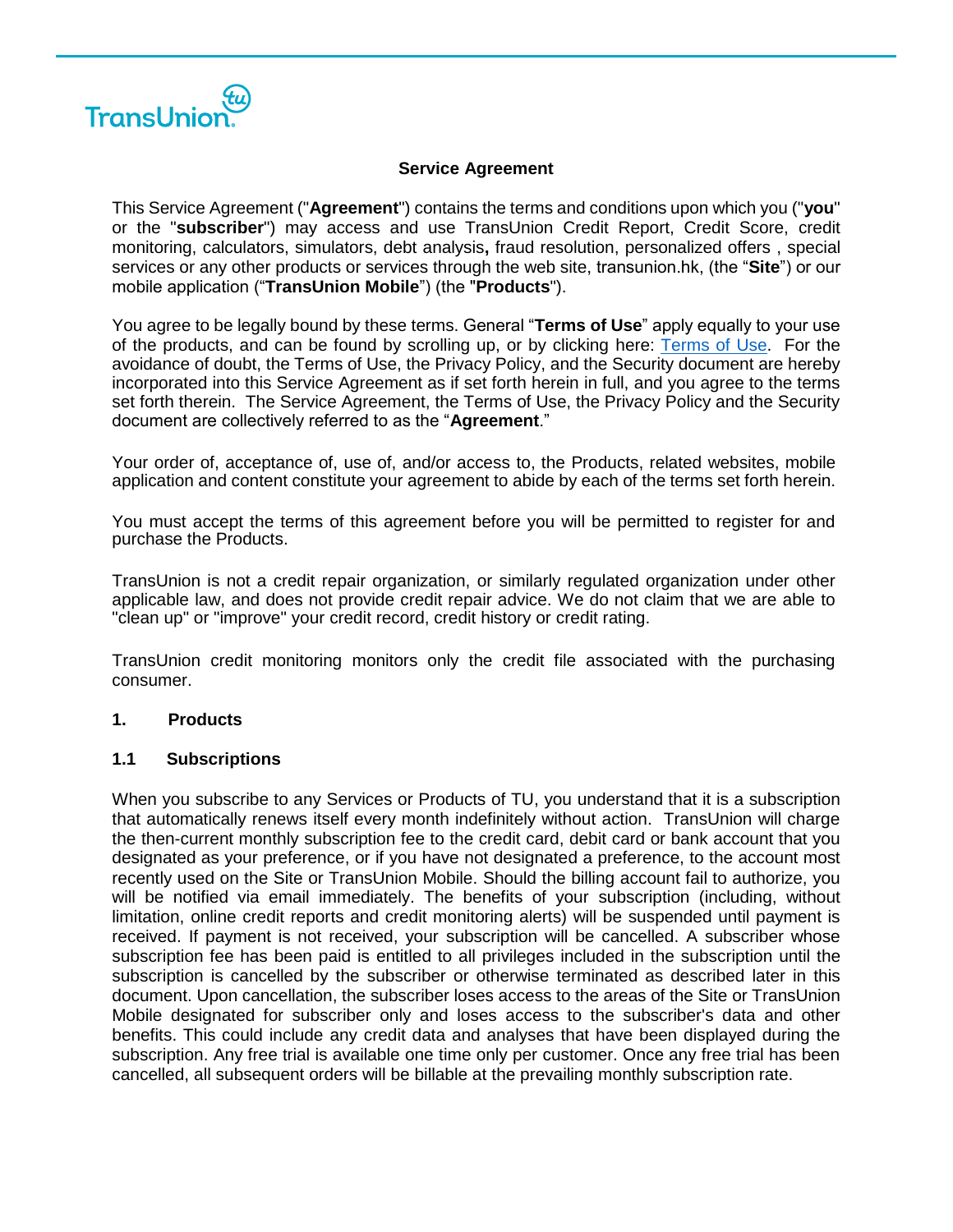

TransUnion reserves the right to adjust pricing for our Services or Products or any product features at any time, effective upon notice to our consumers.

Credit reports, credit scores and credit monitoring will be provided for the period stated in the product description. Enrolment in Credit Report subscription will usually occur within 24 hours but may be delayed. If TransUnion is unable to confirm enrolment for any reason, notification will be made to the email address we have on record for you at the time of the notice.

Subscriptions automatically renew indefinitely without action by the subscriber, and the subscription fee is charged to the subscriber at the time of renewal. An enrolee whose subscription fee has been paid is entitled to all privileges included in the subscription until the subscription is cancelled by the enrolled subscriber or otherwise terminated as described later in this document. Consent to obtain credit data to fulfil the benefits of subscription Products shall be valid under the program until cancelled.

Upon cancellation, the subscriber loses access to the areas of the Site or TransUnion Mobile designated for subscribers only and loses access to subscriber's data and other benefits. This could include any credit data that has been displayed during the subscription. A subscriber may cancel at any time. Subscriber can cancel his/her subscription by contacting TransUnion Customer Relations Department or via the Site. A Customer Service representative can arrange for all future renewal fees to be cancelled. However, please note that neither full nor pro-rated refunds will be given for the current month. For contact information and hours of service go to [https://www.transunion.hk/customer-support/contact-us.](https://www.transunion.hk/customer-support/contact-us)

TransUnion is not responsible for any overdraft/over-the-limit charges or bank fees triggered by your order being processed or billed. We suggest using a credit card. Refunds will not be issued if we have successfully located and delivered your order to you.

### **1.2 Important Credit Report, Credit Monitoring Information and Score Trending**

Credit Report and credit monitoring are provided by TransUnion. Credit Report and credit monitoring monitor your credit files, which are owned and/or maintained by TransUnion. Credit Report and credit monitoring monitor the credit file most closely identified with you based on multiple identifying factors such as first and last names, current and former addresses, Hong Kong Identity Card number and date of birth. Credit Report and credit monitoring may not advise or alert you if an item of identifying information about you (including your name or address or Hong Kong Identity Card number) is contained in the credit file of another person, and will not provide you with any information contained in another individual's credit file. Credit Report and credit monitoring do not monitor the credit files(s) of any other person.

Please remember that monitoring with TransUnion usually begins within 48 hours of enrolment. The TransUnion credit monitoring product is conditioned upon successful enrolment by TransUnion in its credit monitoring service; if TransUnion is not able to enrol you, your order will be cancelled and you will not be charged or you will not receive alerts or monitoring of changes to your TransUnion credit file.

Score Trending allows you to keep track of your credit score history and enables them to review your score performance as a result of your financial activities. Score Trending shows the most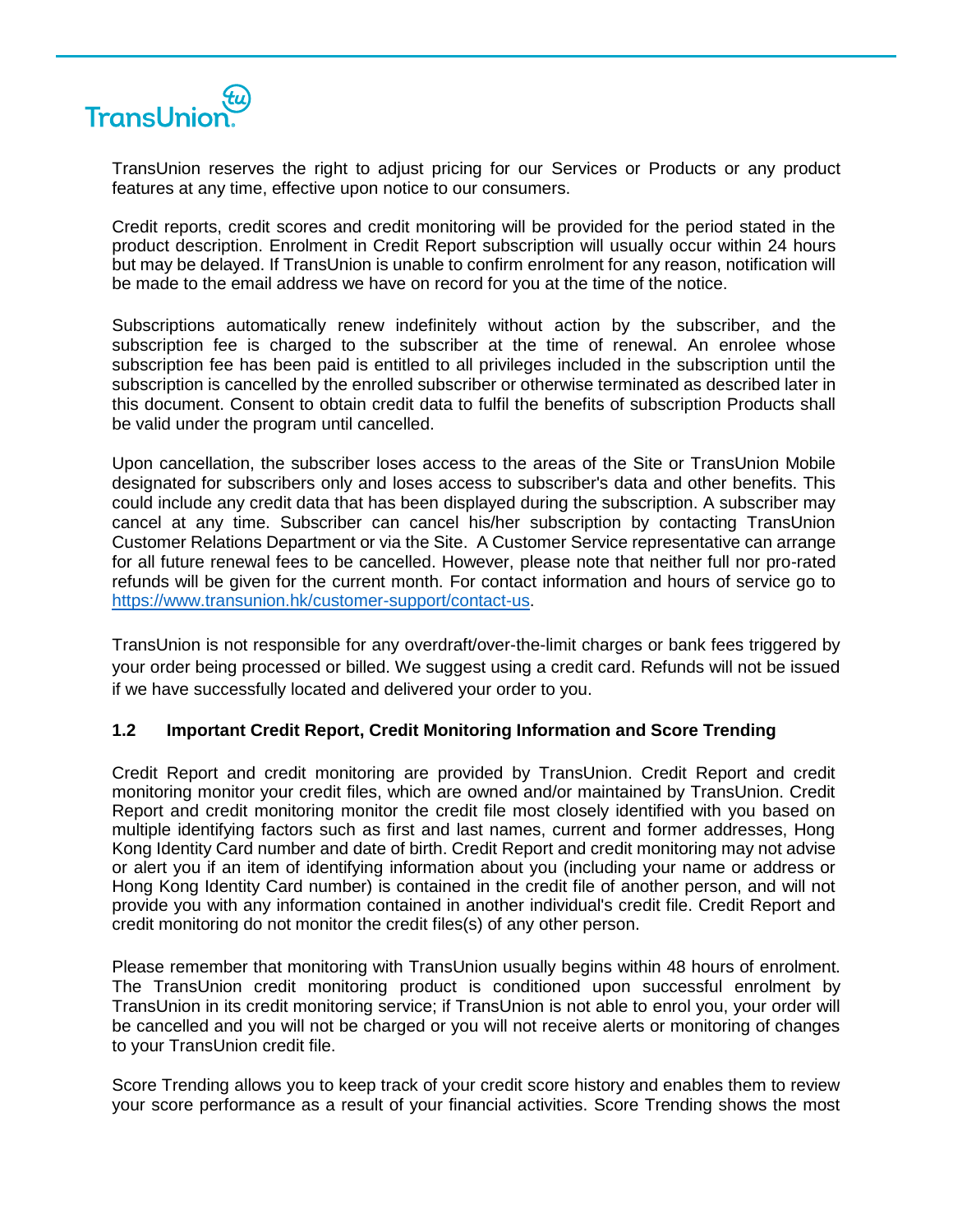

recent thirteen (13) months of retrieved credit scores. Credit scores are retrieved every day from the user logs. The highest retrieved score of the month will displayed on the Score Trending chart. Score Trending retains score history for the sole purpose of displaying the trend back to you. TransUnion shall retain your score history for twenty-four (24) months. Credit score history older than twenty-four (24) months shall be deleted from the Site or TransUnion Mobile.

You may not be able to use our Service, if you do not agree to give us your consent to access your credit information and retain it to display them to you.

# **1.3 Calculators, Simulators and Debt Analysis**

As part of your subscription, you may be provided with access to certain calculators, debt analysis tools and simulators (collectively, the "**Calculators**"), which may provide you with information to calculate and analyse, for instance: the income you may have or need for retirement; the amount you may accrue in interest on a credit card; the amount that you may have to pay back in the event that you take out a personal loan. These calculations are only estimates and are for educational use only. The calculators are provided to you as a courtesy to monitor your credit health and to make informed credit decisions on your own behalf. TransUnion and its subsidiaries and affiliates make no representations or warranties with respect to the calculators, nor do TransUnion and its subsidiaries and affiliates make any guaranties with regard to the calculators or an individual use of the calculators. The calculators are not an offer of credit.

TransUnion is authorized to request and store consumer credit score which may be held in your credit file in the database of TransUnion from time to time for the purpose of trending functions in the dashboard, including the Calculators. No personal information or data is recorded or stored in the calculators. The information that you enter into the Calculators does not impact your credit score.

### **1.4 Fraud Resolution Services**

If you are a Credit Report or credit monitoring subscriber, TransUnion will provide you with certain fraud resolution services outlined below (the "**Fraud Resolution Services**") during the period that you are a subscriber. TransUnion and its third party service providers are obligated only to provide services in Hong Kong to subscribers domiciled in Hong Kong. The Fraud Resolution Services are provided by Trans Union, the parent of TransUnion, under an agreement with TransUnion.

### **1.5 Personalized Offers**

Personalized Offers provides a selection of close-fitting third party offers to you based on your personal information, Internet Information and consumer credit information, including but not limited to your credit grade, number of accounts, account balances, behavioral data, etc. These third party offers are recommended by TransUnion to you of which TransUnion believes are most relevant to you.

### **1.6 TransUnion Mobile**

The Products may offer features and services that are available to you, and delivered by us, through your mobile phone. These features may include, without limitation, the ability to upload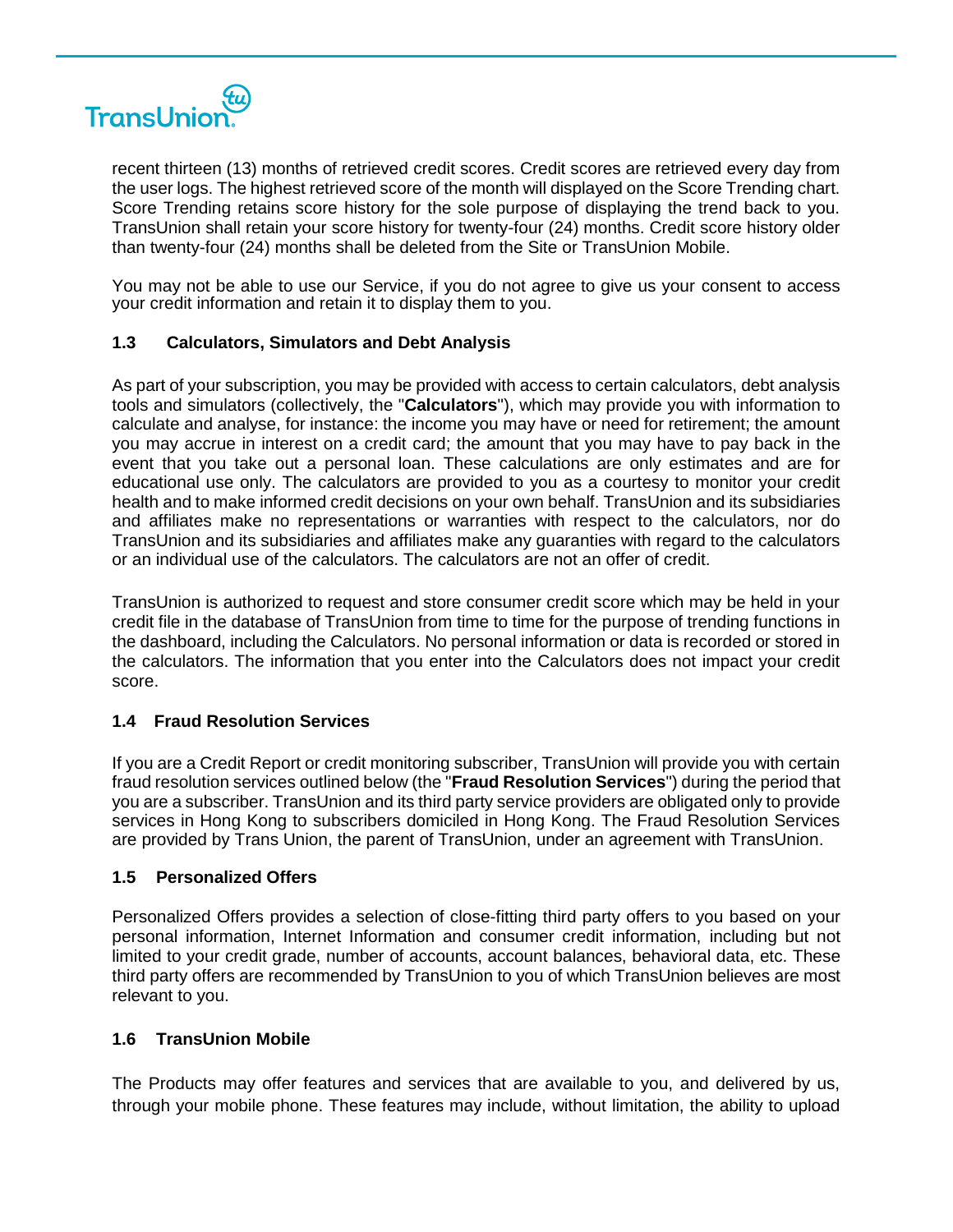

Product content to your mobile phone, receive Product messages on your mobile phone, download applications to your mobile phone or access the Product's features on your mobile phone (collectively, "**TransUnion Mobile**"). Standard messaging, data and other fees may be charged by your carrier to utilize TransUnion Mobile. Fees and charges will appear on your mobile bill or be deducted from your pre-paid balance. Your carrier may prohibit or restrict certain features of TransUnion Mobile and certain features may be incompatible with your carrier or mobile device. Contact your carrier with questions regarding these issues.

If you access TransUnion Products through a mobile device or download TransUnion Mobile to your mobile device, you hereby agree that TransUnion Mobile may send communications to your mobile device. You also agree that, we may collect information related to your use of TransUnion Mobile and its Products. If you have registered for TransUnion Mobile, you agree to notify TransUnion of any changes to your mobile number and update your account to reflect any such change. You understand that if you change your mobile number (or email address) and you have signed up to receive alerts or other information via text (or email), that you will not receive such information unless and until you update your mobile number (or email address) in your account settings. Please note that you may not receive all text alerts, so we recommend that you sign in to your online account at least once per month to ensure that you receive all alerts.

# **Community**

Community is one of the services available on TransUnion Mobile which allows you to gather and to share ideas and thoughts about credit and TransUnion Services. Community is available to all users of the TransUnion Mobile to read and to search for contents but only active subscribers of TransUnion services can create topics and post replies. The membership level shall be displayed under your user's name in your profile. Membership levels are permanent until you are upgraded to the next level. All topics and replies in Community will be reviewed by moderators to ensure integrity and compliance to the [Terms of Use.](https://personalsolution.transunion.hk/ocrsps/doc/Terms_of_Use_en.pdf) TransUnion reserves absolute discretion to monitor, alter, edit and remove any content and users deemed inappropriate. By using Community, you agree to be bound by th[e Terms of Use.](https://personalsolution.transunion.hk/ocrsps/doc/Terms_of_Use_en.pdf) TransUnion retains usage of features and user behaviour in Community.

# **Challenges**

Challenges are designed to improve users' credit managing habits through tasks and rewards. When a challenge is completed, you will be awarded with badges and upgraded in membership level. Details of each badge and how it can be acquired can be found within each challenge. Badges and membership levels do not have an expiry date and will be kept once attained. Therefore, you understand that it may not represent the current credit status of any users. Challenges may be offered for a limited time and updated from time to time with new tasks. Some challenges that are not completed during a designated period will be reset and you will need to restart the challenge. Rewards for completed challenges will remain available to you until successful redemption or expiry date, whichever comes first. If you do not redeem the reward within a prescribed period, it will be considered waived and be forfeited. In case of dispute, TransUnion's reserves absolute discretion to make any decision and such decision will be final. You agree and authorise TransUnion to retain personal information and your online behaviour,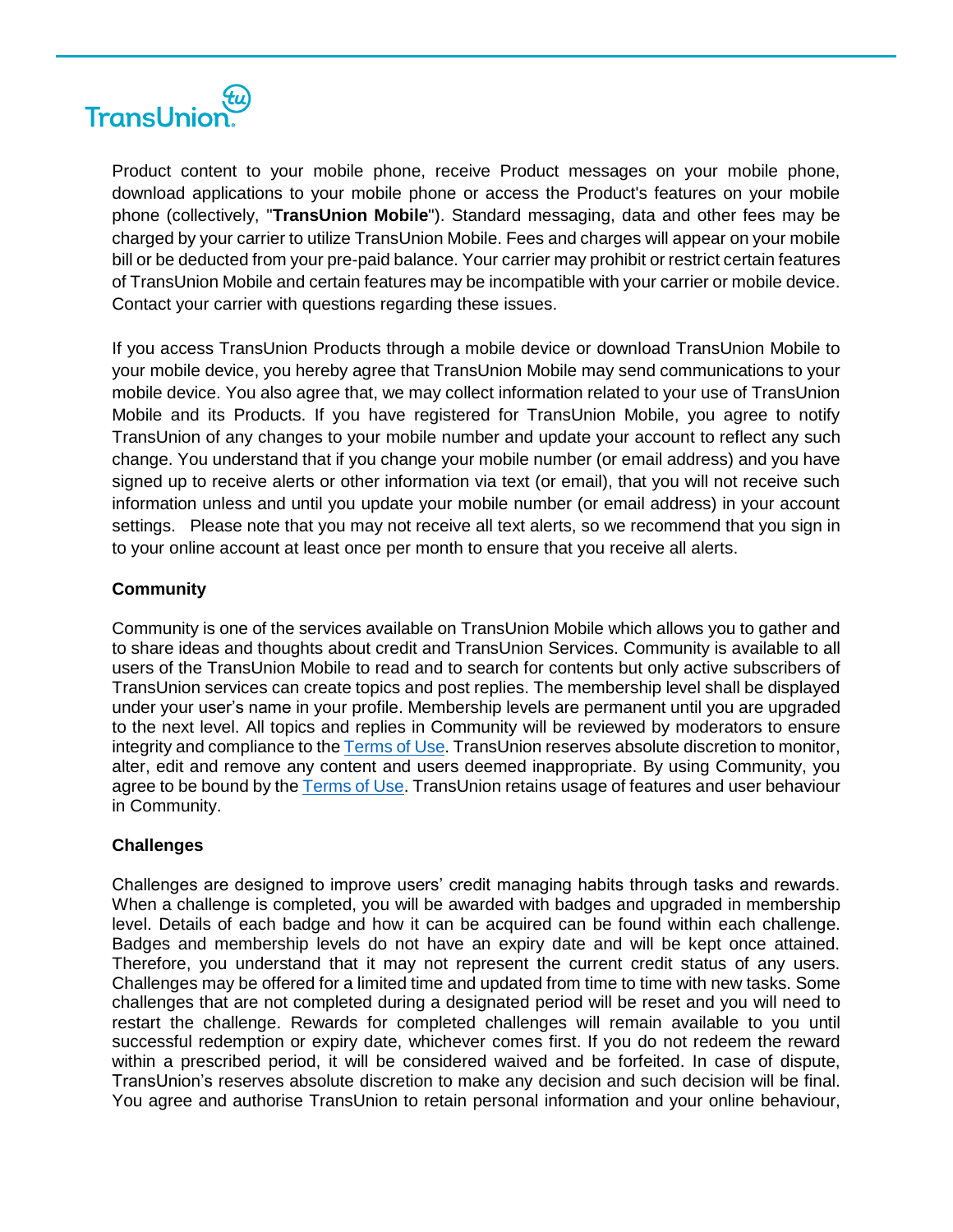

including but not limited to login frequency, community activity, credit score, credit records, and credit utilization rate for participating in the Challenges.

# **1.7 Special Services**

For customers with an affiliate code, obtained through a third-party provider: your affiliate code entitles you to receive free product(s) pursuant to the terms outlined by your provider. There will be no charge made to you for these services, the services will not be renewed at the end of the service period and your credit card will not be charged. If you desire services from TransUnion after the end of the service period provided by your financial institution through the affiliate code, it will be necessary to order the product(s) available at the then market rate.

# **1.8 Free Trial**

The terms of any free trial are specific only to the product subject to the free trial. TransUnion will verify your billing information before processing your order. An authorization will be requested from your billing account to make sure it is valid and in good standing. TransUnion will not bill your account until the relevant free trial period is completed and you have not cancelled your subscription during such trial period as provided below. If you upgrade to a new monitoring subscription during a free trial, you will lose all benefits to the trial and will be billed immediately for the upgraded service. You may cancel your subscription at any time during the trial period without charge. If you wish to continue your subscription, do nothing and your subscription will automatically continue without interruption. The monthly fee will be charged at the conclusion of the trial period to the credit card or bank account you designated as your preference or, if you have not designated a preference, the account that was most recently used on the Site or TransUnion Mobile and your subscription will continue automatically, billable monthly at the prevailing rate. For contact information and hours of service go to [https://www.transunion.hk/customer-support/contact-us.](https://www.transunion.hk/customer-support/contact-us)

# **1.9 Use of Promotional Codes**

When you obtain promotional codes through TransUnion, its website or a third-party provider, it shall be valid for a specific period of time only. Promotional codes may not be applicable to certain products of TransUnion. TransUnion reserves the right to suspend or terminate any promotional offers at its sole discretion at any time without prior notice. All promotional codes are not refundable, transferrable to any other third party or redeemable for cash. All promotional codes shall not be used together with other promotional offers. Further, the promotional codes are not applicable to previous purchases. The promotional codes must be entered in the designated area in the Website prior to the completion of your order.

### **1.10 Survey**

If you take part in the Survey, you authorise TransUnion to retain all information you provided in the Survey, including but not limited to any answers and personal information, for research and analysis purposes.

### **2. Term and Termination; Modification**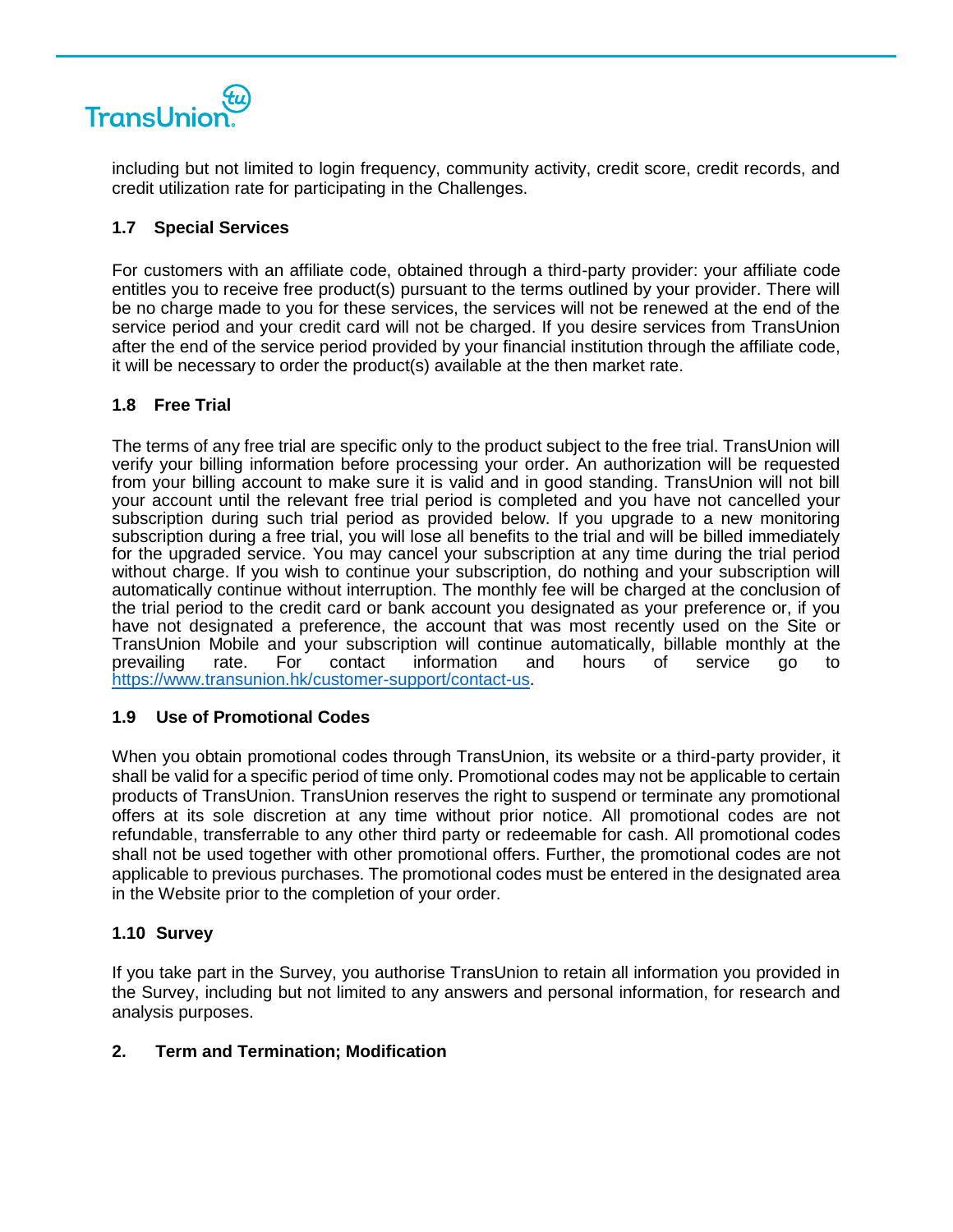

This Agreement will take effect at the time you click "I Accept & Continue" or sign a Credit Report Application Form and shall terminate (a) when the subscriber cancels his/her subscription by contacting TransUnion Customer Relations Department or via the Site or TransUnion Mobile, or (b) upon termination of your subscription or (c) if TransUnion discontinues providing any subscription, subject to your right to receive subscription benefits that you have paid for or to obtain a refund of a portion of your payment.

TransUnion Products shall not be used in a manner that defrauds or otherwise abuses the credit reporting or credit scoring systems. TransUnion has the right to suspend or terminate your use of any Products or access to our Site or TransUnion Mobile if we determine, in our sole discretion, that your use of our Products has abused the credit reporting or credit scoring systems. Further, you agree that TransUnion will not be liable to you or any third party if TransUnion suspends or terminates your access for any reason.

TransUnion may (i) change the terms of this Agreement or the feature of the subscription Products, or (ii) change the Site or TransUnion Mobile, including eliminating or discontinuing any content or feature of the Site or TransUnion Mobile, restricting the hours of availability, or limiting the amount of use permitted, by posting notice of such modification on a page of the Site or TransUnion Mobile before the modification takes effect. All changes shall be effective immediately upon posting of such notice. If you use the Site or TransUnion Mobile and/or your subscription after TransUnion has notified you of a change in the Agreement, you agree to be bound by all of the changes. You are expected to review the Site or TransUnion Mobile periodically to ensure familiarity with any posted notices of modification.

### **3. Fees and Payment Terms**

When you become a subscriber entitled to TransUnion Credit Report or any other TransUnion Products, you understand that it is a subscription that automatically renews itself indefinitely.

TransUnion will charge the subscription fee to the credit card you designated as your preference or, if you have not designated a preference, the account that was most recently used on the Site or TransUnion Mobile and your subscription will continue automatically, billable monthly at the prevailing rate. Should your billing account fail to authorize, you will be notified via email immediately. The benefits of your subscription (including, without limitation, online credit report and credit monitoring alerts) will be suspended until payment is received provided payment is received within seven (7) days. If payment is not received within seven (7) days, your subscription will be cancelled. A subscriber whose subscription fee has been paid is entitled to all privileges included in the subscription until the subscription is cancelled by the subscriber or otherwise terminated as described later in this document. Upon cancellation, the subscriber loses access to the areas of the Site or TransUnion Mobile designated for subscribers only and loses access to the subscriber's data and other benefits. This could include any credit data and analyses that have been displayed during the subscription. A subscriber may cancel at any time. Should you decide to cancel your subscription a Customer Service representative can arrange for all future renewal fees to be cancelled. However, please note that neither full nor pro-rated refunds will be given for the current month. Any free trial is available one time only per customer. Once any free trial has been cancelled all subsequent orders will be billable at the prevailing monthly subscription rate.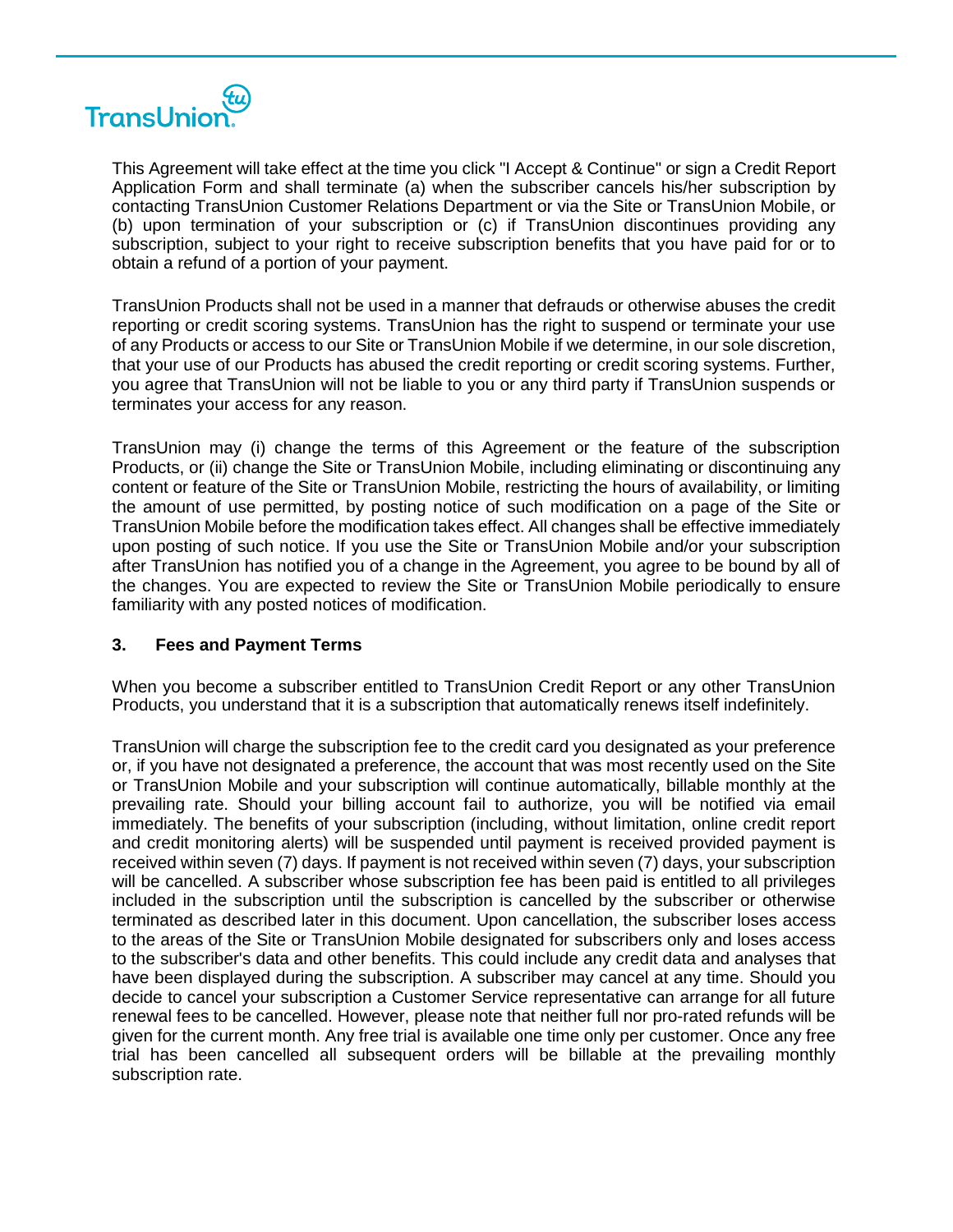

From time to time, TransUnion may examine the prices that we charge for our products, and update them over time. You will be notified of any pricing changes via an interstitial posted on the TransUnion home page, or by push notification or by email notification.

### **4. General Terms to Use TransUnion Site & TransUnion Mobile**

TransUnion maintains the Site and TransUnion Mobile to provide you with information about our subscriptions, Products and to facilitate communication with us and our affiliates. From time to time we may revise these terms and conditions. Revisions will be effective when posted or as otherwise stated. Additional terms and conditions may apply to specifics of our subscriptions, Products or to participate in our affiliate program, contests or surveys.

The images, text, screens, web pages, materials, data, content and other information ("**Content**") used and displayed on the Site or TransUnion Mobile are the property of TransUnion or its licensors and are protected by copyright, trademark and other laws. In addition to its rights in individual elements of the Content within the Site or TransUnion Mobile, TransUnion owns copyright or patent rights in the selection, coordination, arrangement and enhancement of such Content. You may copy the Content from the Site or TransUnion Mobile for your personal or educational use only, provided that each copy includes any copyright, trademark or service mark notice or attribution as they appear on the pages copied. Except as provided in the preceding sentence, none of the Content may be copied, displayed, distributed, downloaded, licensed, modified, published, reposted, reproduced, reused, sold, transmitted, used to create a derivative work or otherwise used for public or commercial purposes without the express written permission of TransUnion.

Our Site or TransUnion Mobile, including all content, Products made available on or accessed through the Site or TransUnion Mobile, is provided to you "as is". To the fullest extent permissible under applicable law, neither TransUnion nor its subsidiaries and affiliates make any representations or warranties of any kind whatsoever as to the content, Products available on or accessed through our Site or TransUnion Mobile, that a user will have continuous, uninterrupted or secure access to our Site or TransUnion Mobile, Products or that our Site or TransUnion Mobile, Products will be error-free. In addition, TransUnion and its subsidiaries and affiliates disclaim all express or implied warranties, including title, merchantability, fitness for a particular purpose, non-infringement and informational content. Therefore, you agree that your access to and use of our Site or TransUnion Mobile, Products and content are at your own risk. By using our Site or TransUnion Mobile, you acknowledge and agree that neither TransUnion nor its subsidiaries and affiliates have any liability to you (whether based in contract, tort, strict liability or otherwise) for any direct, indirect, incidental, consequential or special damages arising out of or in any way connected with your access to or use of our Site or TransUnion Mobile, content, Products (even if we have been advised of the possibility of such damages), including liability associated with any viruses which may infect your computer equipment.

TransUnion and its subsidiaries and affiliates are not responsible for any overdraft/over-the-limit charges or bank fees triggered by your order being processed or billed. We suggest using a credit card rather than a debit card. Refunds will not be issued if we have successfully located and delivered your order to you.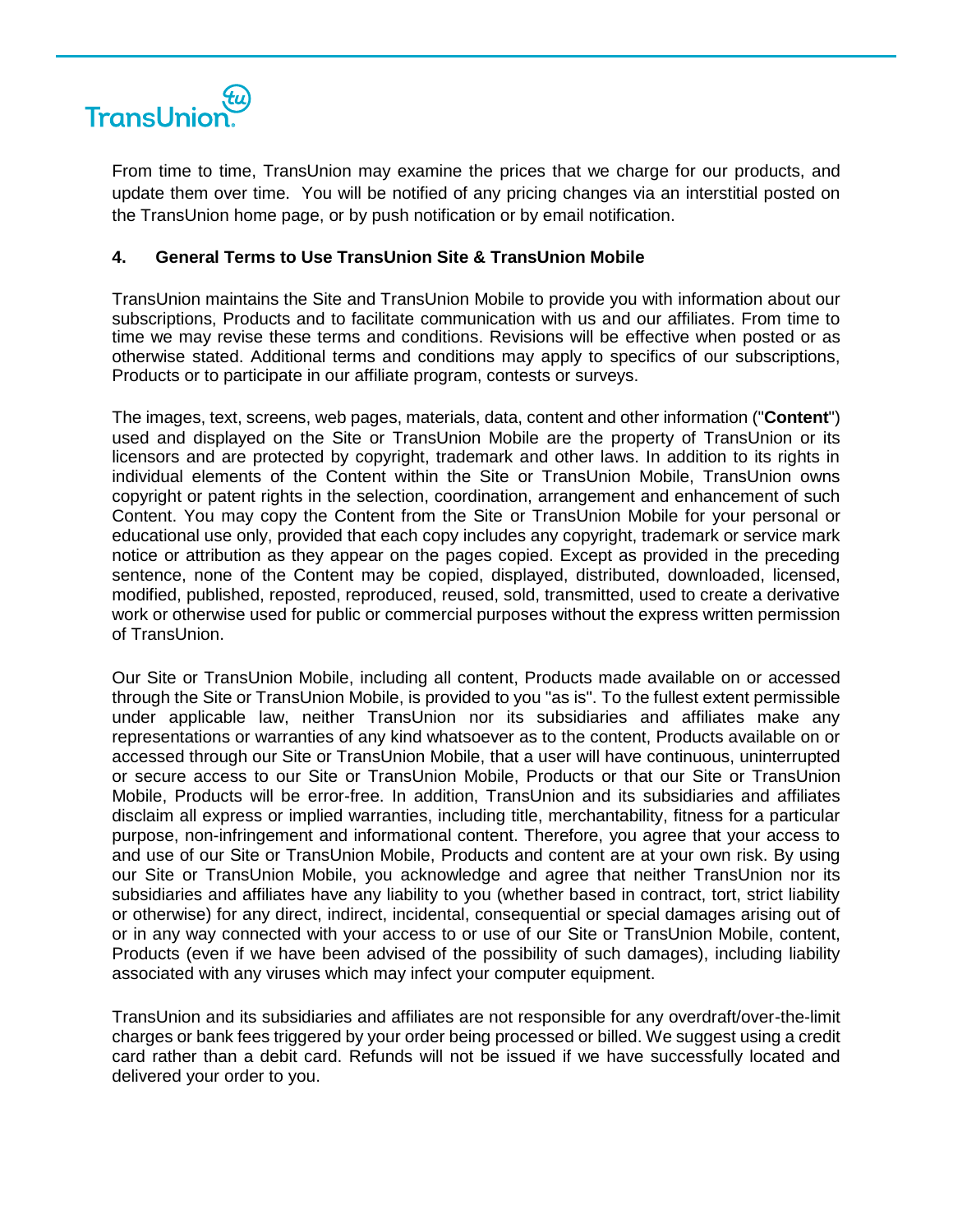

#### **5. Registration and Accurate Information**

If you decide to register on our Site or TransUnion Mobile, become a subscriber of one of our subscription programs, purchase our Products or participate in our affiliate program, contests or surveys, you may be required to register, provide personal information, and select a user name and password. You agree to provide accurate information in your registration and not to share your password with third parties. You agree not to impersonate another person or to select or use a user name or password of another person. You agree to notify TransUnion promptly of any unauthorized use of your account and of any loss, theft or disclosure of your password. Failure to comply with these requirements shall constitute a breach of these terms and conditions and shall constitute grounds for immediate termination of your TransUnion account and your right to use the Site or TransUnion Mobile. Online access to consumer credit report information is subject to verification of the identity of the user.

To register on our Site, you hereby agree to give your consent to and authorize TransUnion to access all or part of your consumer credit data which may be held in its database from time to time ("**Your Credit Data**") and to:-

- (a) match all or part of Your Credit Data against the information you provided to TransUnion; and
- (b) generate questions directly or indirectly from any or all of the information contained in Your Credit Data whether on its own or in conjunction with other source of information, collect responses to such questions from me and match such responses against any information contained in Your Credit Data.

in order to verify your identity, to use such data or any data arising therefrom for purpose of Identity Manager Solutions which is a solution provided by TransUnion for identity management and related solution.

You may not be able to register on our Site, if you do not agree to give us your consent to verify your identity.

### **6. Warranties and Liabilities**

In no event shall TransUnion or Trans Union be liable for consequential damages, for any delay in provision of our Products, or for loss of use of funds during the period that your service request is being processed. TransUnion and Trans Union shall not be obligated to provide any services, nor shall it be liable, if you have not provided complete, accurate and current information relating to your service request. TransUnion and Trans Union are not obligated or responsible for providing services for any service request based on (a) an act of fraud, deceit, collusion, dishonesty or criminal act by you or any person acting in concert with you, or by any authorized representative of you, whether acting alone or in collusion with you or others, (b) authorized charges that you have disputed based on the quality of goods or services, (c) authorized account transactions or trades that you have disputed, or are disputing, based on the execution (or nonexecution) of electronic transfers, trades or other verbal or written instructions or directions, (d) losses, damages or expenses arising out of any business pursuits, (e) any losses, damages or expenses that were incurred or commenced prior to your Credit Report or credit monitoring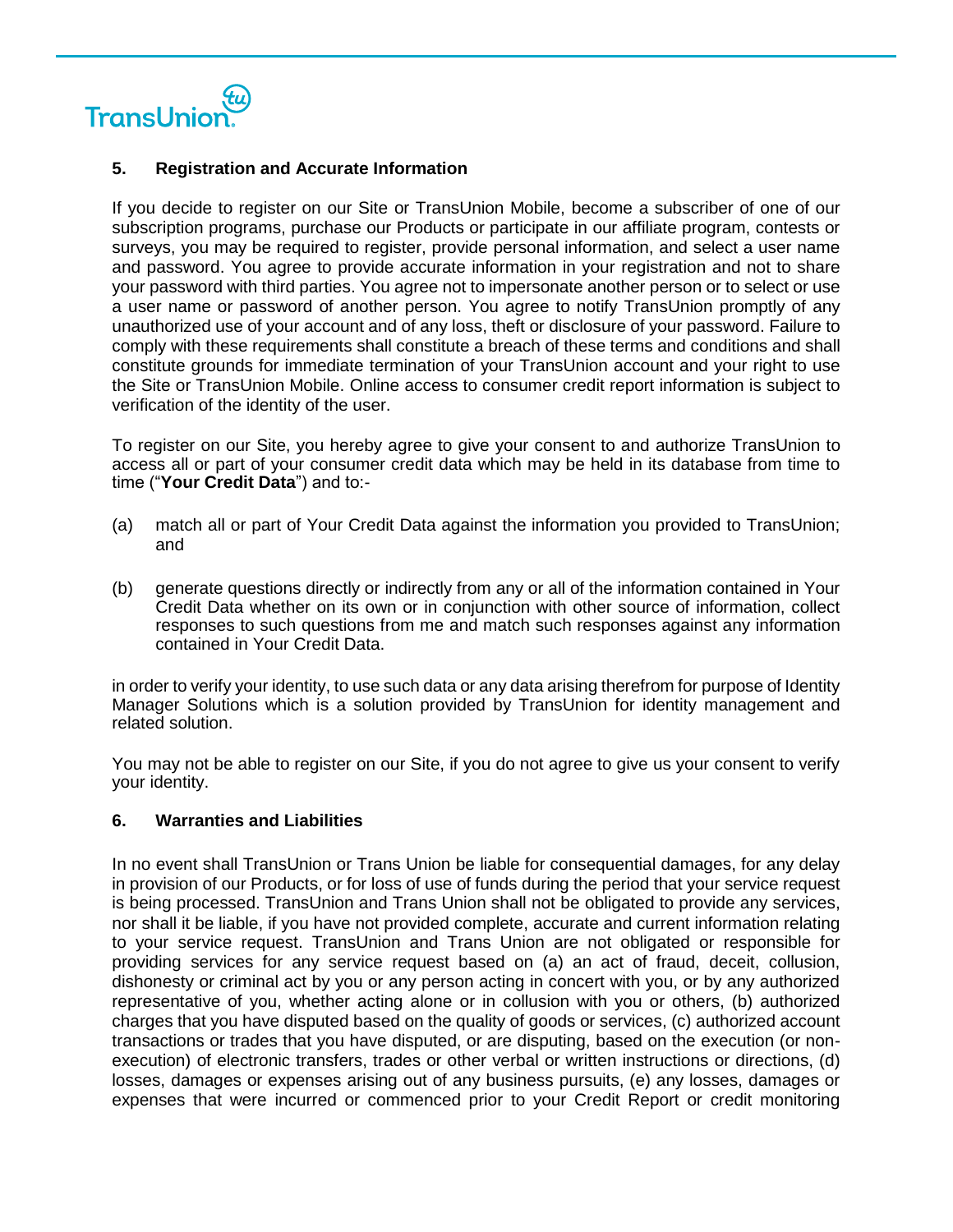

subscription commencement, and (f) theft or damages of traveller's checks, tickets of any kind, negotiable instruments, cash or its equivalent, circulating currency, passports, documents, real property, animals, living plants or consumable items, motorized vehicles of any type, watercraft, aircraft, and items intended for storage, transport, display or habitation.

TransUnion and its subsidiaries and affiliates expressly disclaim all warranties, express or implied, with respect to this agreement or any Products hereunder. TransUnion and its subsidiaries and affiliates disclaims all implied warranties of merchantability, title, and fitness for a particular purpose. TransUnion and its subsidiaries and affiliates do not warrant that any Products provided pursuant to this agreement are non-infringing, that they will meet your requirements or that their operation will be uninterrupted or error free. TransUnion and its subsidiaries and affiliates' liability is limited to the Products explicitly set forth in this agreement. In no event shall TransUnion and its subsidiaries and affiliates be liable for any damages of any kind including direct, indirect, special, incidental, or consequential damages, (which shall include without limitation, damages for loss of business, loss of profits, business interruption, loss of business information, or other pecuniary loss). In no event shall TransUnion and its subsidiaries and affiliates be liable for any loss arising out of TransUnion's performance or non-performance of its Products. In no event shall TransUnion and its subsidiaries and affiliates be liable for any delay in providing the Products, or damages resulting from any delay in provision of the Products. In no event shall TransUnion and its subsidiaries and affiliates have any additional liability to you except as stated herein. In no event shall the liability of TransUnion and its subsidiaries and affiliates exceed the fees you paid for the Products in the preceding twelve months.

# **7. Our Privacy Policy**

By using our Site or TransUnion Mobile, becoming a subscriber of one of our subscription programs, or purchasing any of our Products, you agree that we may use and share your personal information in accordance with the terms of our Privacy Policy. In the event you indicate that you want to receive offers from TransUnion, your information may be used to serve relevant ads to you when you visit the Site or use TransUnion Mobile. Our privacy statement can be reached from the link at the top of this page.

### **8. Learning Center**

You may obtain from TransUnion a disclosure of the information in your credit file at a fee. For more information visit the credit report section in the Learning Centre, available from most pages of the Site or TransUnion Mobile.

If you wish to obtain a copy of your credit report directly from TransUnion or if you wish to dispute information contained in TransUnion credit report file, see the contact information and dispute process description contained in the Learning Centre or from the inaccuracies tab on your credit report.

### **9. Notices**

Except as otherwise provided, we may send any notices to you to the most recent e-mail address you have provided to us or, if you have not provided an e-mail address, to any e-mail or postal address that we believe is your address. If you wish to update your registration information, please log in to your account and visit the 'Your Account' section from the main menu.